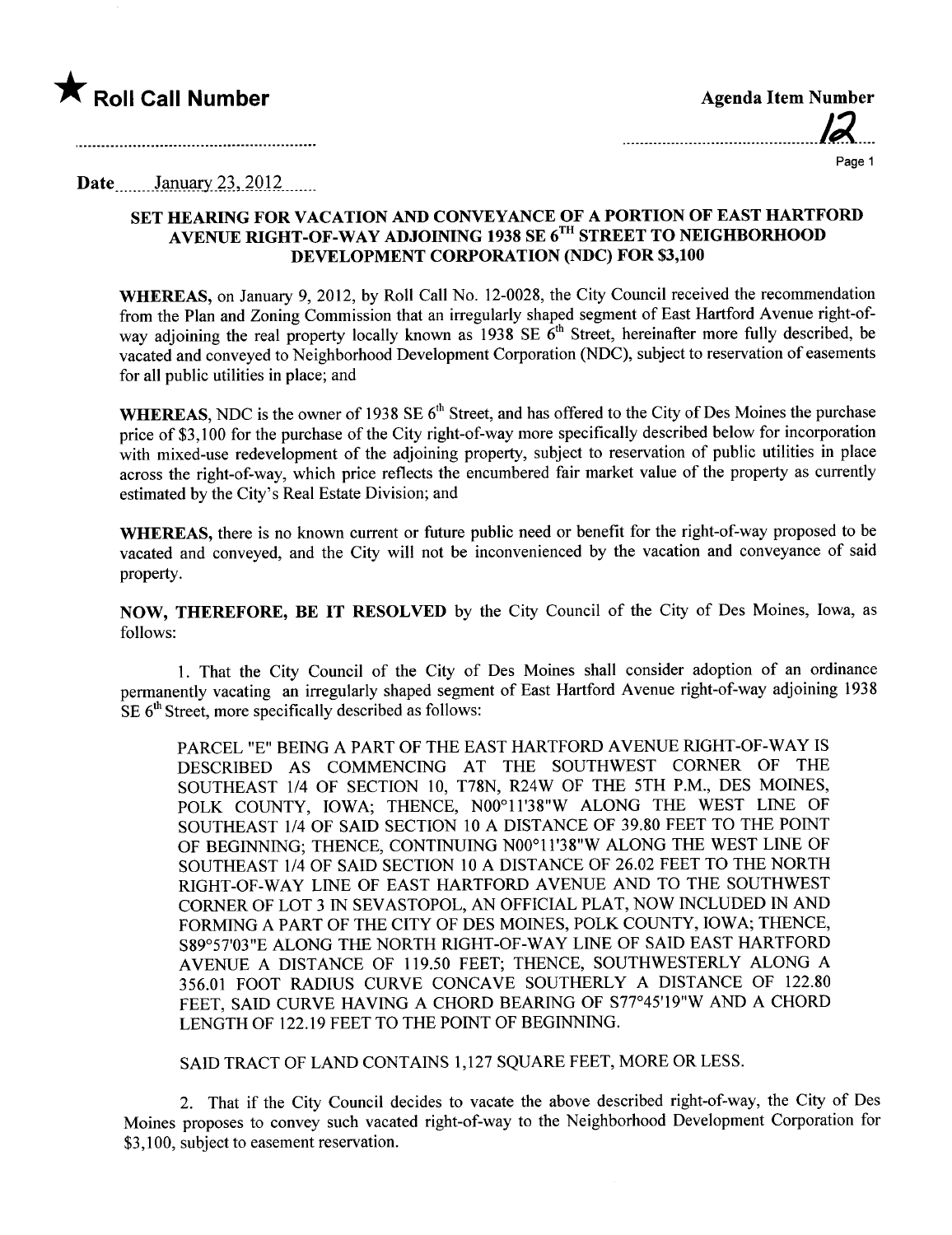

|  | <b>Agenda Item Number</b><br>$\overline{M}$ |
|--|---------------------------------------------|
|  | Page 2                                      |

Date *\_\_\_\_\_\_* January 23, 2012 \_\_\_\_\_

3. That the meeting of the City Council at which the adoption of said ordinance and the conveyance of such real estate is to be considered shall be on February 13,2012, said meeting to be held at 5:00 p.m., in the Council Chamber.

4. That the City Clerk is hereby authorized and directed to publish notice of said proposal in the form hereto attached all in accordance with Section 362.3 of the Iowa Code.

5. The proceeds from the sale of this property shall be deposited into the following account: Property Maintenance Endowment Fund, SP767, ENG980500.

Moved by to adopt.

APPROVED AS TO FORM:

Glenna K. Frank

 $\bar{\lambda}$ 

Assistant City Attorney

| <b>COUNCIL ACTION</b> | <b>YEAS</b> | <b>NAYS</b> | <b>PASS</b> | <b>ABSENT</b>   | <b>CERTIFICATE</b>                                                                                |
|-----------------------|-------------|-------------|-------------|-----------------|---------------------------------------------------------------------------------------------------|
| <b>COWNIE</b>         |             |             |             |                 |                                                                                                   |
| <b>COLEMAN</b>        |             |             |             |                 | I, DIANE RAUH, City Clerk of said City hereby<br>certify that at a meeting of the City Council of |
| <b>GRIESS</b>         |             |             |             |                 | said City of Des Moines, held on the above date,                                                  |
| <b>HENSLEY</b>        |             |             |             |                 | among other proceedings the above was adopted.                                                    |
| <b>MAHAFFEY</b>       |             |             |             |                 |                                                                                                   |
| <b>MEYER</b>          |             |             |             |                 | IN WITNESS WHEREOF, I have hereunto set my<br>hand and affixed my seal the day and year first     |
| <b>MOORE</b>          |             |             |             |                 | above written.                                                                                    |
| <b>TOTAL</b>          |             |             |             |                 |                                                                                                   |
| <b>MOTION CARRIED</b> |             |             |             | <b>APPROVED</b> |                                                                                                   |
|                       |             |             |             | Mavor           | City Clerk                                                                                        |